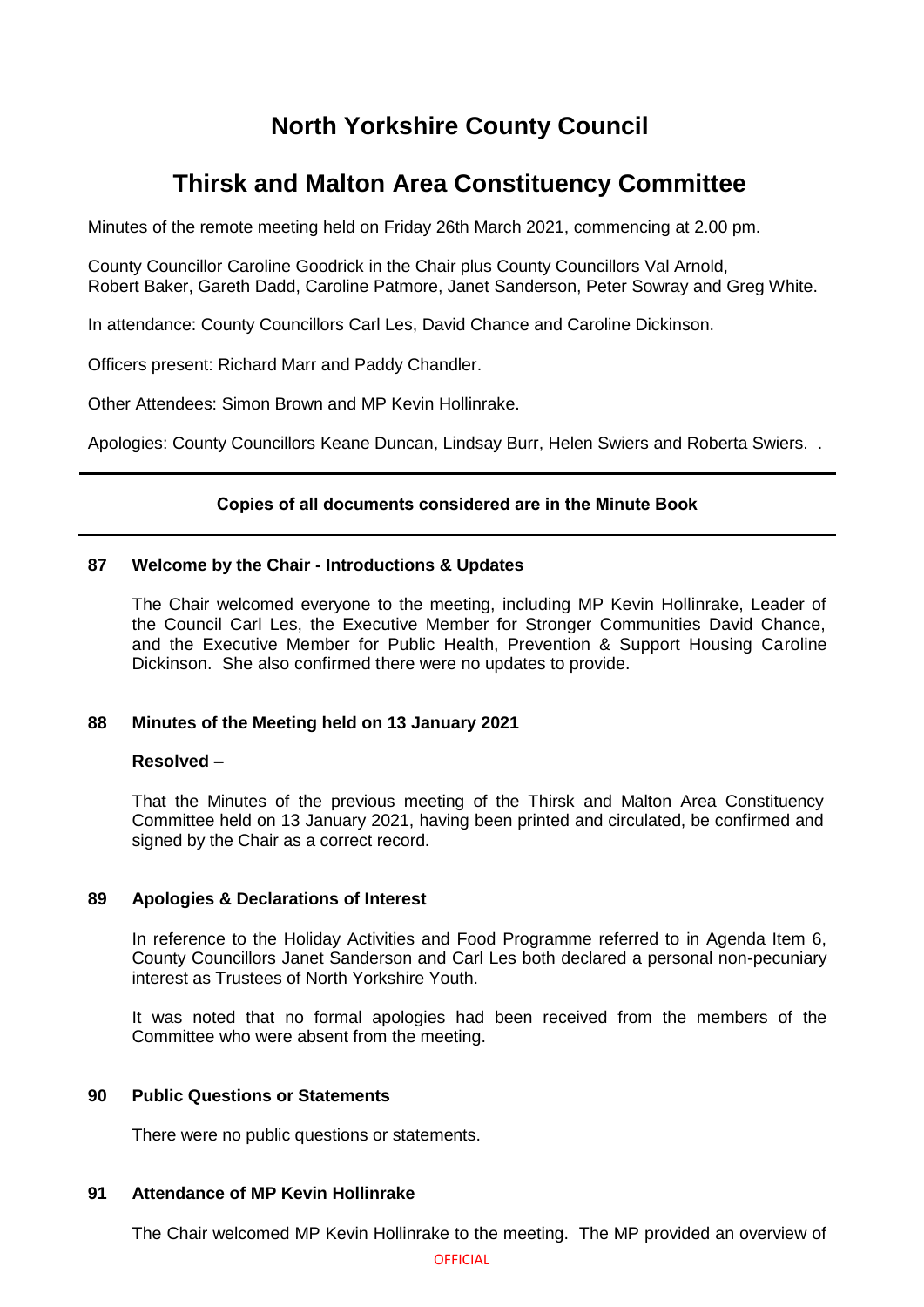how things were at Westminster and his views on issues affecting his constituency. This included:

- The effect of the pandemic on local businesses, particularly in the hospitality industry and tourism;
- His weekly/monthly business calls with local companies;
- The support offered to businesses e.g. the job retention scheme and business rate grants;
- The rise in consumer savings available to boost the economy going forward;
- An increase in staycations in 2021 a boost for the hospitality industry;

The MP acknowledged the terrible time some people had experienced because of Covid and gave thanks for the successful vaccination programme – both production and delivery. He noted the success of the vaccination hubs and confirmed he was looking forward to more things re-opening in line with the Government's roadmap.

The MP also referenced other central Government initiatives e.g. the clamp down on illegal immigration, longer sentences for criminals and more Police on the streets.

In regard to Brexit, the MP raised his current concerns about the agricultural industry. He noted the problems with cross channel export deliveries but was encouraged that opportunities would be provided in the future for improved supply chains, and suggested an increase in the consumption of seasonal UK-grown produce was needed.

He also recognised a number of ongoing issues affecting the region e.g.:

- Adult Social Care the need for greater funding in the system from Government;
- Business Rates the need for reform in response to the increase in online purchasing;
- Levelling Up the MP acknowledged the size of the task ahead and welcomed the moves towards a fairer deal for the north, which included the relocation of jobs into the area particularly in the public sector;
- Local Government Review the MP welcomed the steps being taken and confirmed his view that on balance based on the current situation, a North Yorkshire & York split was the best solution;

In response to questions from members of the Committee, the MP confirmed:

- A £3billion investment in public transport nationally, the majority for an increase in buses in urban areas, but approximately £23m for a high-tech dial a ride solution for more rural areas. He suggested the County Council put forward a bid for some of that funding. County Councillor Gareth Dadd referenced the cut in local transport plan funding and the knock on effects for the highway authority that were likely to result in an increase in complaints from constituents. He suggested that central government should, not overlook the reliance on the road network in rural counties in respect of its economy.
- A re-siting of council headquarters as part of the introduction of two unitary authorities, would require a common sense approach based on the availability of the necessary infrastructure.;
- The rural proofing of energy supplies was needed, in order to move away from a reliance on fossil fuels and to prevent an increase in fuel poverty. He suggested the retro-fitting of rural properties would reduce demand;
- A community ownership fund was available to protect against the loss of community facilities such as village pubs, sports clubs, local shops etc;
- Development of the A64 was in the pipeline, with routes and costings being looked at. The expectation was that firm proposals would be ready by the end of this five year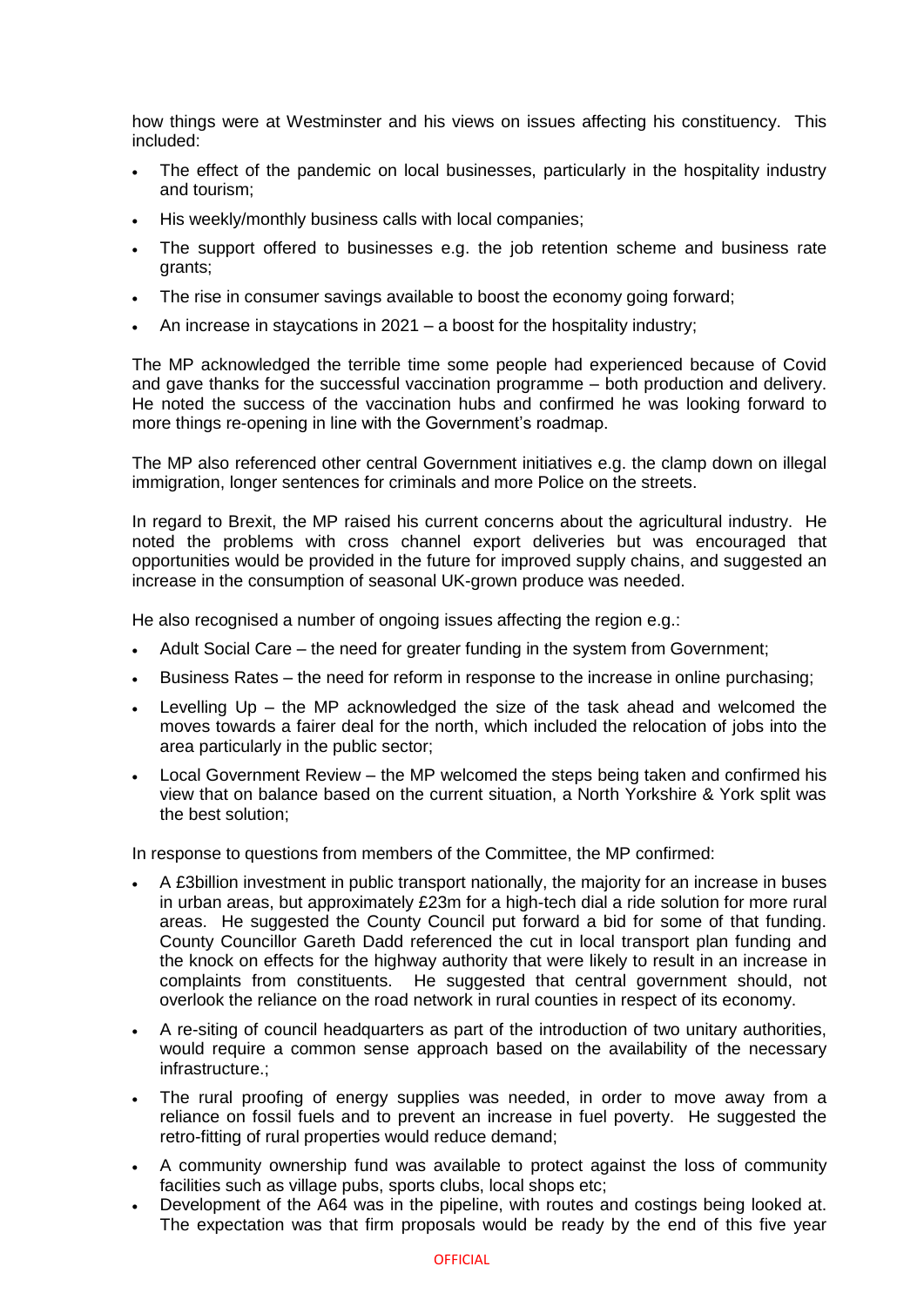roads period for delivery in 2025-2030. It would likely require up to £25m investment for dualing between the Hopgrove and the Jinnah Restaurant to be secured;

County Councillor Carl Les thanked the MP for attending the meeting, and for attending the weekly Local Resilience Forum meetings along with the other North Yorkshire MPs. He confirmed the Levelling Up Fund would be driven by the District Council's with input from the County, and the County Council would be leading on the Community Renewal Fund. It was noted that the Community Renewal Fund was the pre-cursor to what would replace the European funding streams that Council's previously received. He also confirmed his full support for highway maintenance across the county and for the campaign to dual the A64. Finally, he acknowledged the County Council's previous successful funding bids e.g. £50m for the A59 Kexgill, and £500m for dualing the final stretch of the A66.

The MP confirmed he welcomed the introduction of the Local Resilience Forum, recognising the opportunities it provided for bringing the right people together for collaborative working and the sharing of information.

The Chair again thanked the MP for his attendance.

# **92 Stronger Communities Update**

The Chair welcomed Paddy Chandler (Stronger Communities Delivery Manager) to the meeting, and he provided an overview of the key themes of Stronger Communities update report, which included:

- The development of the 23 Customer Support Organisations with the involvement of voluntary sector partner organisations,
- The support provided to residents by those CSOs throughout the Covid pandemic;
- The work with emerging community;
- The funding to enable the continuation of the CSOs for at least a further six months;
- The number of self-isolation grants, Shopping deliveries, befriending requests and the delivery of meals etc;
- The roll out of the vaccination programme across the county;
- The role of community transport in Ryedale to ensure vaccine appointments were attended

In particular, he drew attention to the ongoing independent evaluation of the impact of the CSOs, in part to support an independent review but also as part of a Stronger Communities' wider strategic goal of better understanding the role of a community anchor organisation in delivering local place-based initiatives.

Specifically in regard to the Thirsk and Malton Constituency area, he drew attention to of some of the interesting projects ongoing, some of which were expanding what volunteers could get involved in and others which had been recognised nationally.

County Councillor David Chance paid tribute to the work of the Stronger Communities team and the volunteer groups, and the Chair and other members of the Committee echoed those thanks. He also confirmed the locality budgets for 2021/22 would be made available following the end of the purdah period for the Police Fire & Crime Commissioner election.

County Councillor Janet Sanderson raised an issue on behalf of voluntary groups who were unable to fund raise because of the pandemic. In addition she raised concern on behalf of two voluntary groups in Thornton le Dale whose return to business as normal would likely be affected by the high pollution levels in the village stream and queried if pressure could be put on the Environment Agency and Yorkshire Water who were responsible for dealing with it.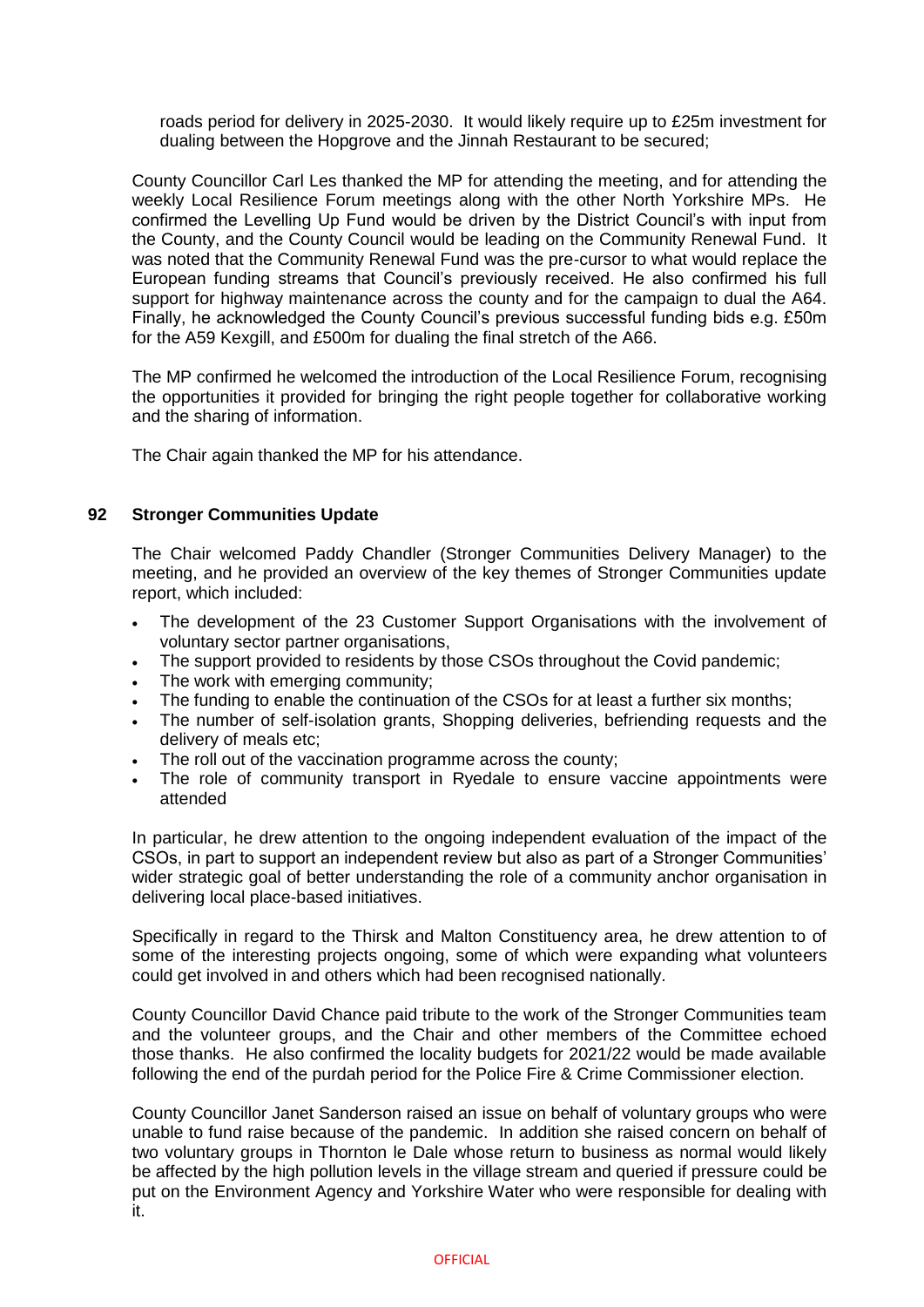Finally, the Chair raised concerns about the long-term viability of some of the smaller charities/voluntary organisations supporting the area, and the emergence of fuel property for some residents.

In response, Paddy Chandler agreed to circulate a report from Community First Yorkshire, which evaluated the sustainability of the voluntary sector across the region and provided an understanding of where the sector was at in each individual constituency area. He also confirmed that the Stronger Communities team continued to work hard to identify appropriate funding streams for them.

The Chair thanked Paddy Chandler for the report and it was

**Resolved** – That the report be noted

# **93 Highways England Update**

The Chair welcomed Simon Brown from Highways England (HE) to the meeting, and he introduced his report, which provided an update on a list of ongoing schemes across the constituency area. In particular, he highlighted:

- The steps taken to make road-sweeping work easier and more effective, including the removal of hardened material from along the side of key roads;
- The replacement of old assets e.g. worn out road pavements and drainage improvements;
- Improvements to the design of some roads;
- as part of its funding settlement for the current road period, HE had received designated monies from central Government for specific works - He suggested Members may like to consider submitting expressions of interest for environmental improvement work;
- HE were in the early stages of forming a forward programme for safety and small improvement schemes, which were a national priority for HE with regional solutions being compared to proposed schemes in other parts of the country;
- A number of schemes recently completed in the area, and a number of overnight closures still required in coming weeks to address some residual works associated with those schemes;
- The A64 village gateway scheme In response to the questions about speed limits and the scheme's effect on the local road network etc,, he confirmed the local road network was the responsibility of the local Highway Authority;
- Some detailed studies were underway to look at the best way forward for closing gaps along the lower part of the A19, in response to a number of tragic accidents associated with attempts to cross the highway;
- A road safety audit had recently been carried out for the A64 Scotchman Lane works and another was due to take place at Barton Hill, once some collision data became available. He noted this was a long term activity (over 3-5yrs) with a 12-month check for side effects as the first step;
- An average speed camera scheme had been assessed and would be undertaken subject to a successful funding bid;
- Work in regard to commercial vehicle activity, was also under consideration, in support of the Police;
- Plans were being developed for the Hopgrove junction and the stretch of the A64 up to Barton-le-Willow. The scheme, part of HE's 2025-30 Development Plan, would improve congestion and road safety, and support the local economy. It was noted that this was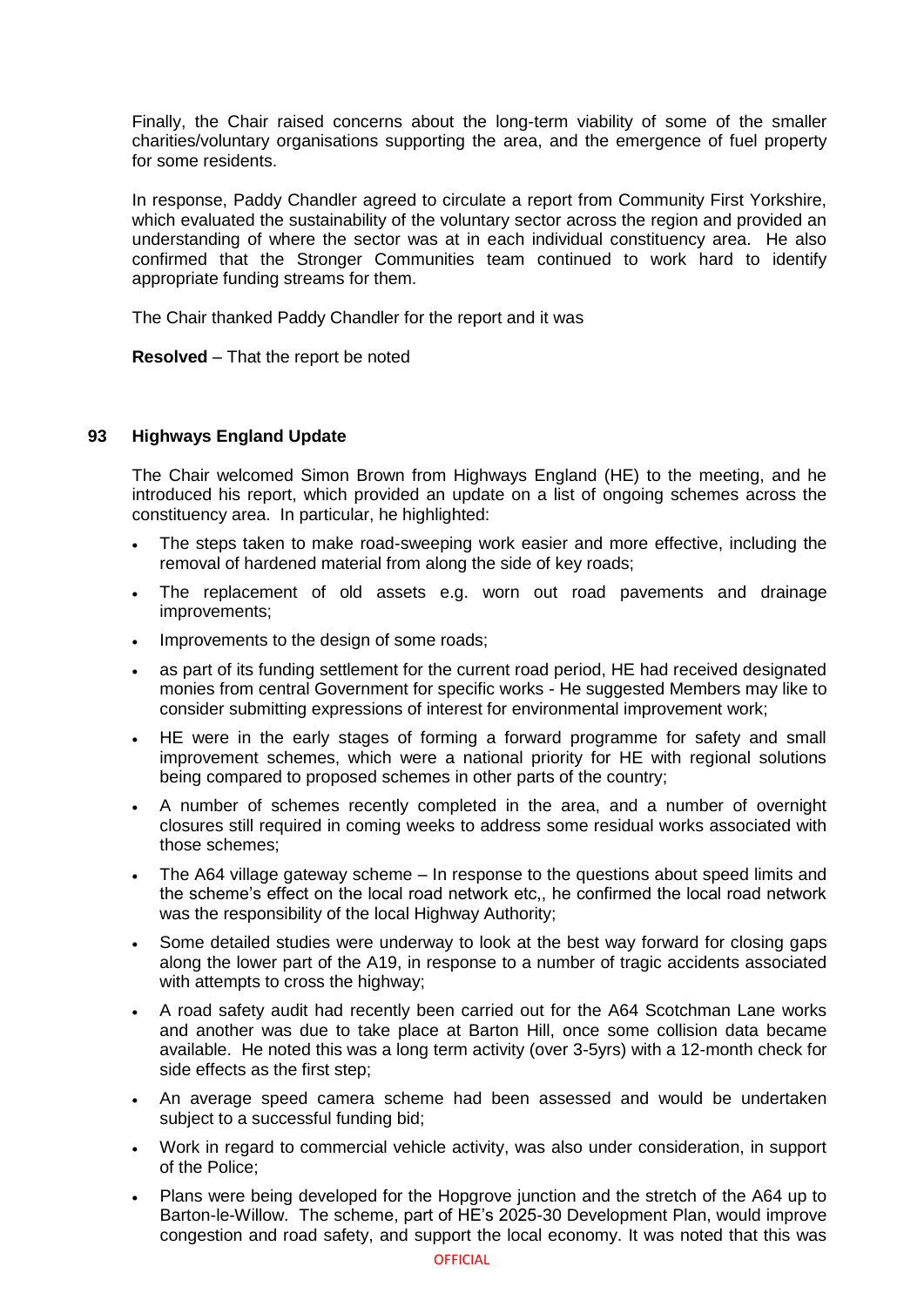one of 32 developments in the pipeline to be considered by the government as part of future road investment strategies, with the aim of the A64 Hopgrove options being identified by the end of 2022/23 for proposal submission to government;

Finally, in regard to Development Control, Simon Brown confirmed HE had worked with the applicants on the design proposals for the Catterick motorway service area development, and for the proposed crematorium at Sand Hutton, which had resulted in the removal of HE's objections for both those planning applications.

In response to questions from County Councillors, Simon Brown confirmed:

- In regard to speed reduction schemes for side roads coming off the A64, he agreed that ideally HE could have co-ordinated their work better with the local highways team but there had been practical issues that needed responding to quickly. Richard Marr agreed but stressed individual roads if looked at in isolation might not have met the criteria for lowering the speed. He noted that a consultation exercise would be required as the first step towards identifying the most appropriate solution for each trunk road.
- In regard to the diversion of traffic from the A64 on to the Marishes Low Road and the lack of passing places, Simon Brown agreed to investigate the issue and provide written feedback.
- Litter picking on all-purpose trunk roads was a challenge. He confirmed HE was responsible for the A64 but the environmental obligations laid with the local transport authority. However if things developed to where there were safety concerns, HE would intervene. County Councillor Carl Les asked for further clarification on the point as he had experienced similar issues in regard to the A1M, and Richard Marr confirmed that as a two tier authority, litter picking was the responsibility of District Councils.

The Chair thanked Simon Brown for his attendance at the meeting and it was agreed

**Resolved** – That the report be noted.

#### **94 Draft Work Programme 2021/22**

Members considered a report by the Assistant Chief Executive (Legal and Democratic Services) which contained a draft work programme for the coming municipal year (2021/22).

The Chair suggested it had been some time since North Yorkshire Police attended a meeting of the Committee to provide an overview of their work across the constituency area, and it was suggested that the new Police Fire & Crime Commissioner could also be invited to attend a future meeting, preferably the next meeting scheduled for June 2021.

County Councillor Janet Sanderson drew attention to one of the proposed items of future business, listed on the workplan as not yet scheduled – 'Heritage and Natural Environment - Tourism and the promotion of local heritage and natural environment'. She again raised the issue of increasing levels of pollution in the streams running through various villages, and the knock on effects that could have on tourism for those villages. She suggested that Yorkshire Water should be invited to a future meeting.

Finally, County Councillor Caroline Dickinson provided a brief overview on COVID, which included an update on the changing number of reported cases, access to lateral flow tests for school children, and the number of vaccinations across the constituency areas. She also recorded her thanks for the work of officers throughout the pandemic.

**Resolved** – That the draft work programme for 2021/22 be approved, subject to the suggested additions detailed above.